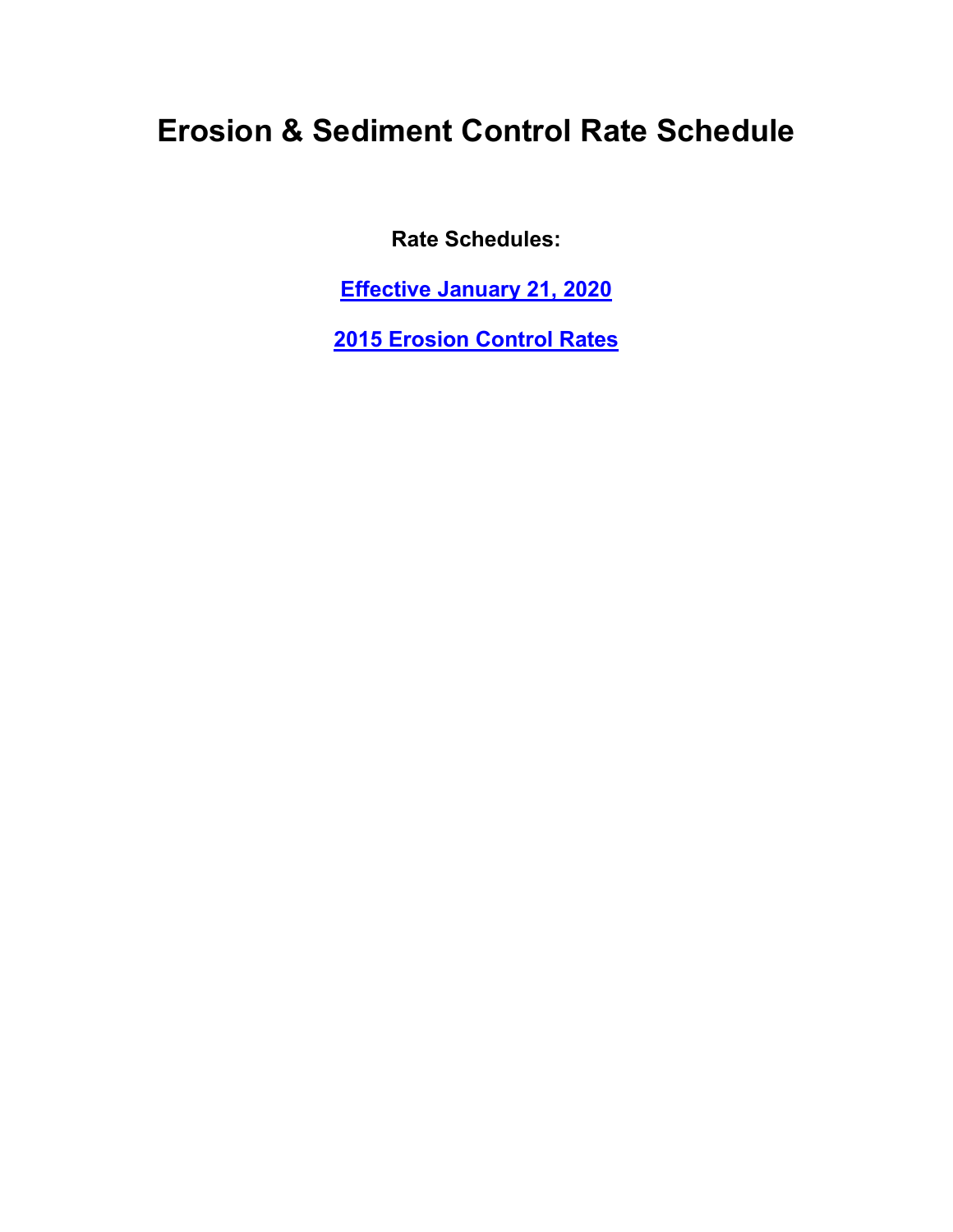## **2020 Erosion & Sediment Control Rate Schedule**

<span id="page-1-0"></span>

| <b>Group No. Erosion/Sediment Control Device</b>          | Price/Unit (\$) |
|-----------------------------------------------------------|-----------------|
| <b>SS-2 Mulch Cover</b>                                   |                 |
| Hydraulic Wood Mulch (1000 ft2)                           | \$65            |
| Dry Straw Mulch, Hand Sown (1000 ft2)                     | \$120           |
| Composting (1000 ft2)                                     | \$160           |
| <b>SS-4 Erosion Seeding</b>                               |                 |
| Erosion Seeding by Hand (acre)                            | \$300           |
| SS-5 Soil Binder                                          |                 |
| Guar (acre)                                               | \$390           |
| SS-6 Rolled Erosion Control Blankets                      |                 |
| Non-biodegradable                                         |                 |
| Class I & 2 Geotextiles (1000 ft2)                        | \$395           |
| Class 3 Geotextiles (1000 ft2)                            | \$495           |
| Plastic Cover (1000 ft2)                                  | \$315           |
|                                                           |                 |
| <b>Biodegradable</b>                                      |                 |
| Straw/Coconut (70/30) Erosion Control Blankets (1000 ft2) | \$370           |
| Coconut (Coir) Erosion Control Blankets (1000 ft2)        | \$410           |
| SC-1 Silt Fence                                           |                 |
| Unstabilized Silt Fence (100 ft)                          | \$245           |
| Stabilized Silt Fence (100 ft)                            | \$560           |
| SC-4 Check Dams                                           |                 |
| Rock Check Dam (1 cy)                                     | \$110           |
| Triangular 10" Silt Dike (25 lf)                          | \$250           |
| SC-5 Dugout Ditch Basin (each)                            | \$40            |
| <b>SC-6 Fiber Rolls</b>                                   |                 |
| 8" Fiber Rolls (100 lf)                                   | \$300           |
| 12" Fiber Rolls (100 lf)                                  | \$365           |
| <b>SC-7 Compost Socks</b>                                 |                 |
| 8" Compost Socks (100 lf)                                 | \$270           |
| 12" Compost Socks (100 lf)                                | \$325           |
| SC-8 Brush Barrier (100 lf)                               | \$280           |
| SC-9 Sandbag Barrier (100 lf)                             | \$185           |
| SC-10 Gravel Bag Berm (100 lf)                            | \$320           |
| SC-12 Inlet/Outlet Protection                             |                 |
| Silt Fence Barrier (each)                                 | \$70            |
| Straw Bale Barrier (each)                                 | \$115           |
| Sandbag Barrier (each)                                    | \$115           |
| Gravel and Mesh Barrier (each)                            | \$160           |
| 8" Fiber Roll (100 lf)                                    | \$350           |
| Wire Wrapped Rock Wattles (each)                          | \$110           |
| Wire Wrapped Wattles and Curb Socks (each)                | \$110           |
| Below Inlet Gate Device (each)                            | \$145           |

## **Effective January 21, 2020**